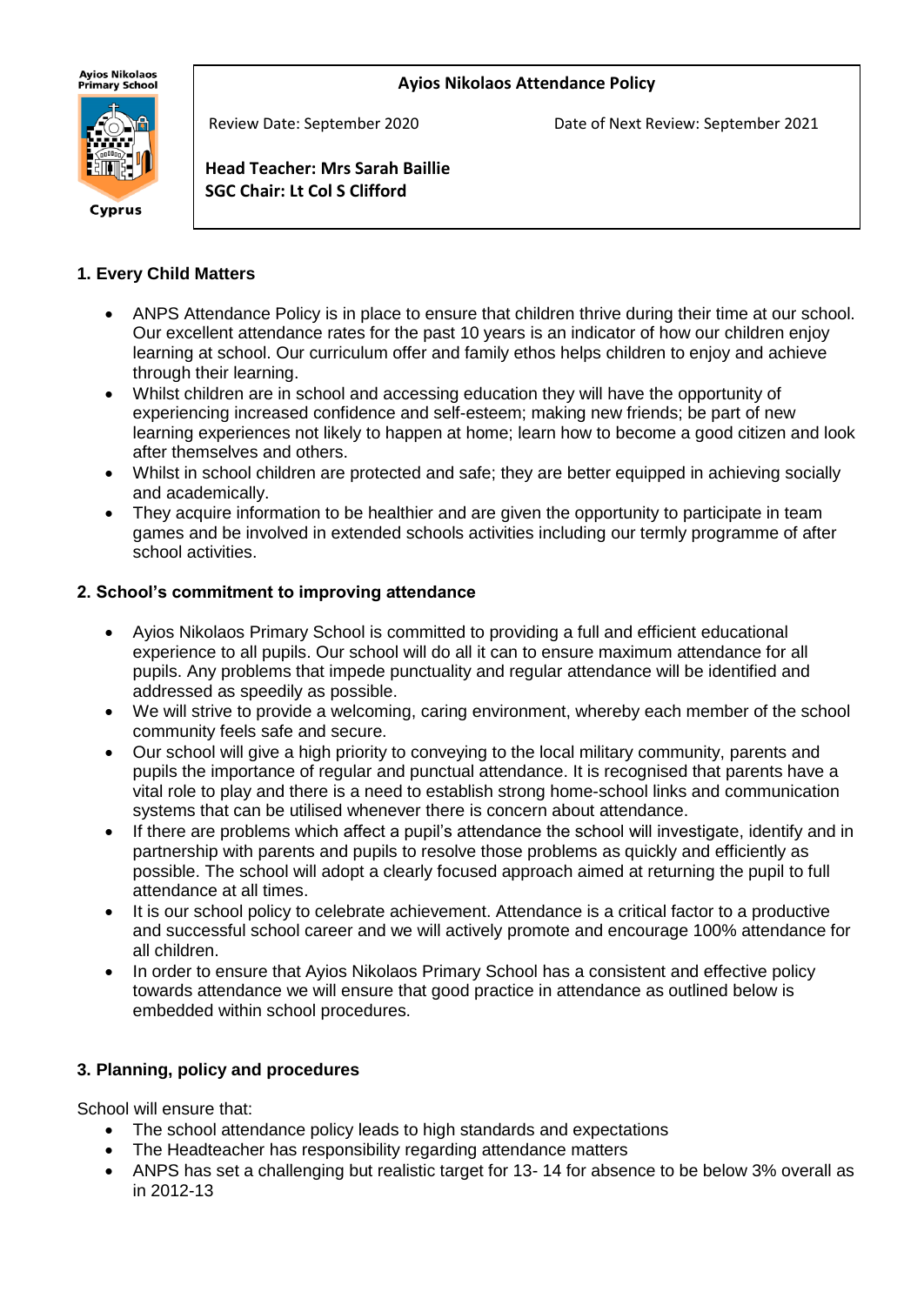- Staff attendance procedures and responsibilities are clearly defined
- Parental responsibilities and procedures are clearly set out in a school leaflet and new parents to the school sign up to this as part of the home/school agreement
- An improving/maintaining attendance and deterring absence action strategy is in place

# **4. Effective monitoring and data analysis**

School will ensure that:

- There are robust systems in place to track attendance.
- Data is presented proactively to staff, parents, SGCs and pupils to raise awareness
- Attendance data identifies individuals, groups and trends
- Unauthorised absence is profiled separately

## **5. Communication systems are in place**

School will ensure that:

- Parents/carers are contacted on the first day of unexplained absence
- Agreed home-school written contact processes are adhered to
- Parent contact numbers are reviewed and updated regularly Early school-parent meetings take place if problems arise
- All Parents receive the Cyprus Schools Attendance leaflet as part of induction procedures at the **School**
- There are regular updates in the weekly newsletter to remind parents of expectations regarding attendance

# **6. Effective whole-school behaviour/bullying policies**

School will ensure that:

- Attendance, behaviour and anti-bullying policies are integrated effectively
- Positive action is taken to tackle bullying and to support attendance of those experiencing bullying

## **7. Individual case management**

School will ensure that:

- Cases of concern are effectively identified for priority action at an early stage
- There is an established case management process for dealing with unauthorised absence that involves staff, support agencies and managers
- Clear agreed action plans are in place for each child
- Cases are monitored weekly to review effectiveness of action taken
- All cases are reviewed half-termly and joint working plans revised

## **8. Vulnerable pupils**

School will ensure that:

- Pupil tracking and monitoring links efficiently to child protection systems
- The attendance of any pupils returning from exclusion is monitored and supported
- Any possible unidentified SEN links are reviewed if attendance problems occur
- Any pupil at risk of failure through long term disaffection is supported via a Pastoral Support Programme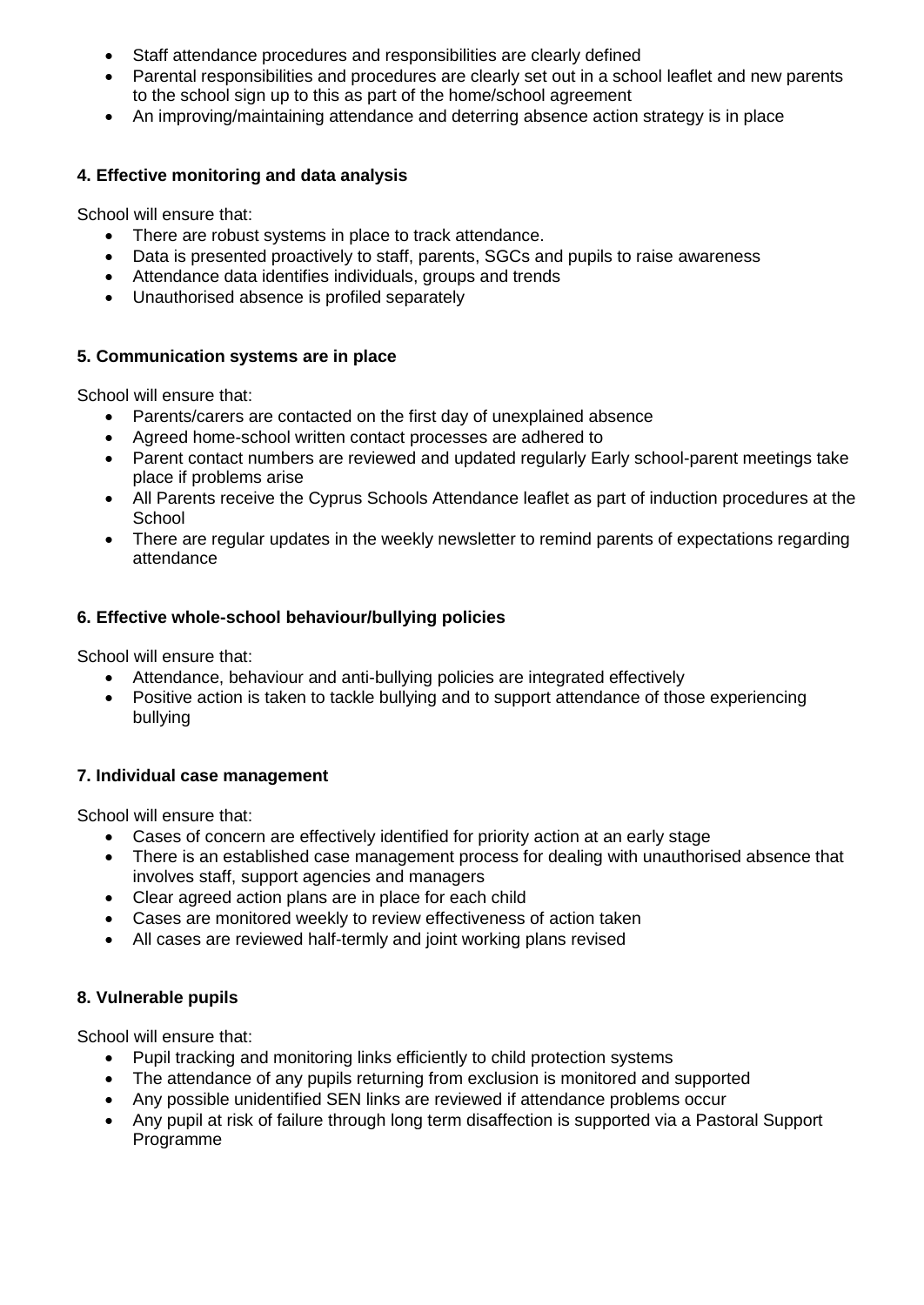## **9. Relationships with other agencies**

School will ensure that:

- School UWO/SSW/ACEO working relationships are clearly set out
- The role of other support agencies is understood and protocols are in place
- There are good referral contacts in place to support attendance and related issues
- The involvement of other agencies is welcomed and used to best effect

## **10. Curriculum**

School will ensure that:

- Attendance and punctuality are included in curriculum work eg through writing poems, plays and stories, the use of drama
- Through circle times the children are encouraged to Listen and share feelings, worries and concerns.
- There is opportunity to explore consequences of absence or lateness, find solutions and to help each other

## **11. Peer support**

• School has a good buddy system in place to support new children in the School. There is an embedded system for new children to the school and regular meetings with the School Council and Task Group (Pupil Voice)

## **12. Assemblies**

School will ensure that class and whole school assemblies:

- Encourage and motivate children to attend
- Highlight the importance of attendance and punctuality
- Explain the risks associated with not coming to school regularly
- Act out familiar scenarios to reinforce key positive messages
- Involve parents/carers
- Celebrate good attendance and punctuality

### **13. Role models**

School will ensure that:

- All staff model good attendance and punctuality
- Positive relationships are promoted between all in the school community
- 'Special visitors' explain roles and issues, for example: RMP, SSW, Padre

### **14. Celebrations and rewards**

• Ayios Nikolaos Primary School gives out attendance awards at the end of each term to promote and celebrate good attendance.

### **15. Developing children's social, emotional and behavioural skills**

School uses the Primary National Strategy's Excellence and Enjoyment: Social and Emotional Aspects of Learning as part of the PSHE curriculum and for weekly assemblies. These materials cover attendance-related issues such as motivation for leaning, friendships, bullying and coping with transition and change.

### **16. Parents/carers, pupils and school policy**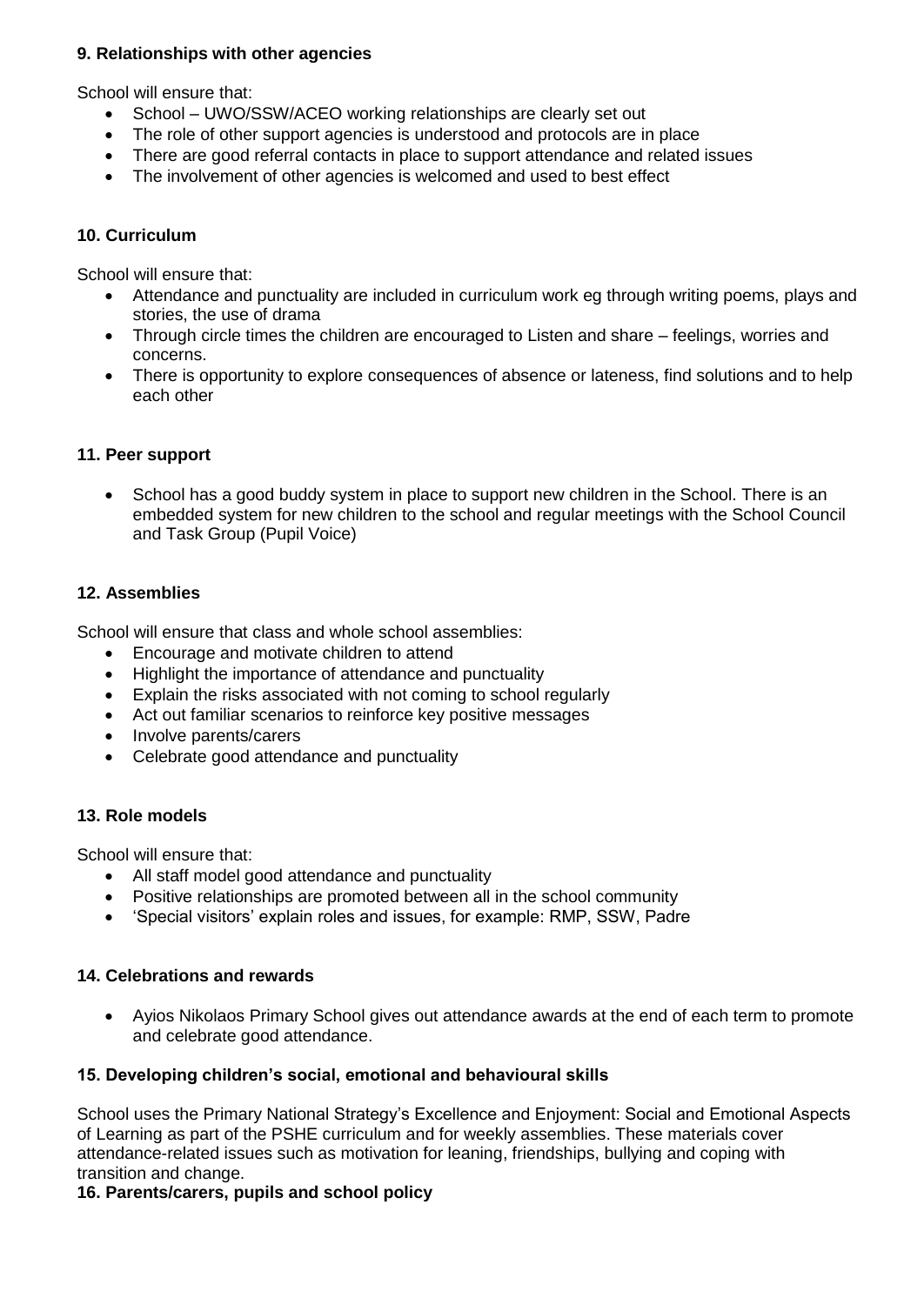School will ensure that:

- Parents/carers and pupils involved in developing/reviewing the attendance policy
- Pupils and parents/carers are consulted on attendance/punctuality barriers and supported to find solutions
- Parents/carers and pupils are informed of and consulted on improvement strategies

## **17. Effective communications**

- Attendance is featured in the school prospectus, newsletters and other documents
- School communications use clear, simple and accessible language
- Attendance promotional material is on display in school; pupils are involved in creative displays
- Pupil and parent assemblies regularly feature attendance issues
- Creative home-schools letters reinforce key messages

### **18. Guidance and access to support School:**

- Parents/carers are familiar with all attendance and punctuality procedures
- Parents/carers have access to school/SCE leaflets about attendance
- Parents/carers can easily talk to staff about any problems
- There are clear referral routes to the UWO/SSW and other support services

### **19. Celebrations and rewards**

School will ensure that:

- Attendance and achievements are celebrated and accredited
- Parents'/carers' as well as pupils' efforts are acknowledged
- Even difficult attendance and punctuality messages are always phrased positively
- All efforts to improve are acknowledged

# **20. Role models**

School will ensure that:

- The school provides a consistent, safe and welcoming environment
- Health issues, including diet, are actively promoted.
- Every effort is made to avoid school closure days in the middle of the week; closures are coordinated with neighbouring schools that share communities
- Staff provide strong attendance and punctuality role models
- Staff are active in promoting attendance

### **21. Evaluating success**

School will identify interventions which have been successful as part of the evaluation process. When evaluating success it will be considered whether or not:

- attendance has improved;
- punctuality has improved;
- targets have been met;
- parental response to absences has improved;
- re-integration plans have been successful; the school has been successful in raising the profile of attendance, both within the school, SGC and the local community;
- pupils are fully aware of the importance of punctuality and regular attendance and the attendance procedures operating within school;